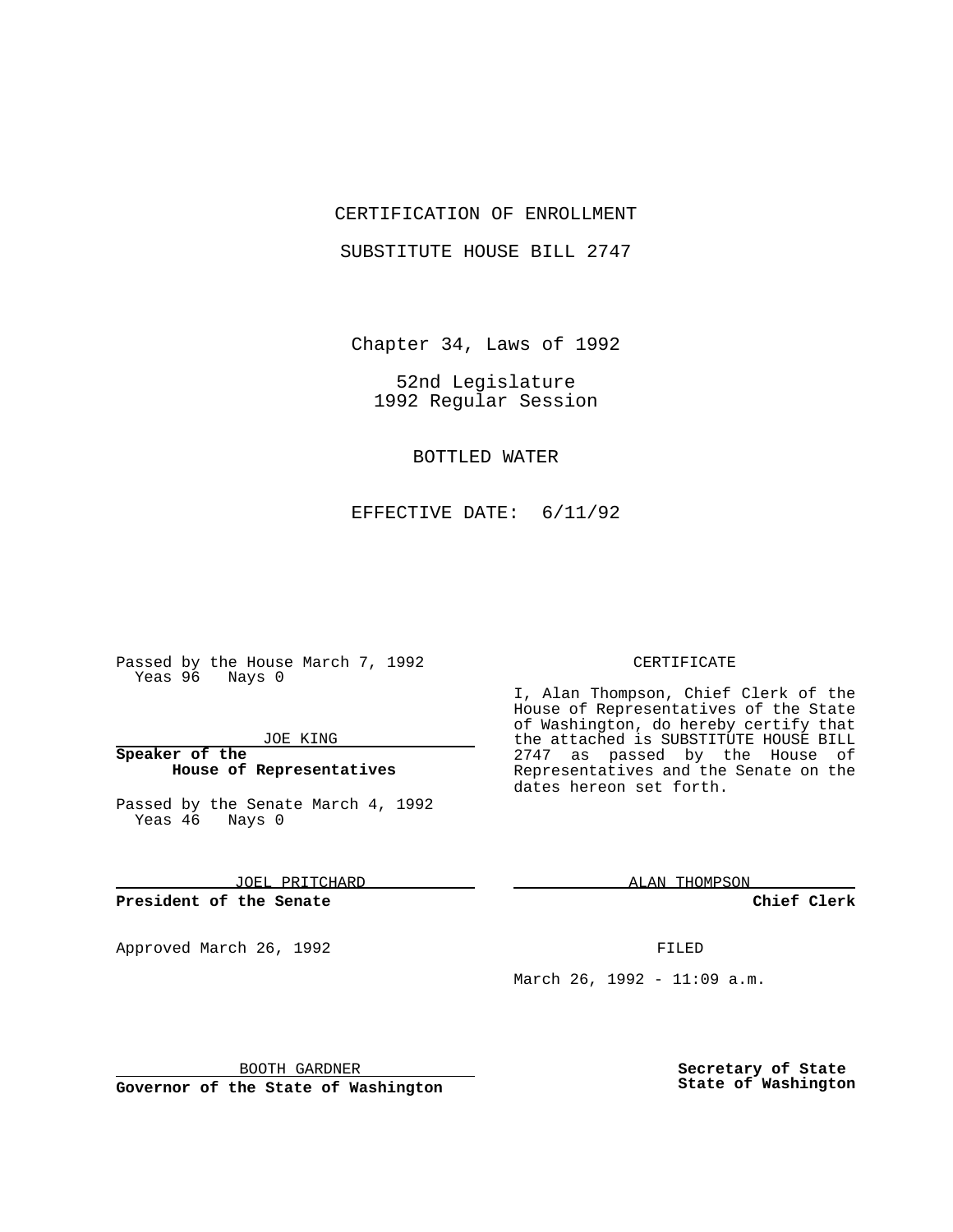# **SUBSTITUTE HOUSE BILL 2747** \_\_\_\_\_\_\_\_\_\_\_\_\_\_\_\_\_\_\_\_\_\_\_\_\_\_\_\_\_\_\_\_\_\_\_\_\_\_\_\_\_\_\_\_\_\_\_

\_\_\_\_\_\_\_\_\_\_\_\_\_\_\_\_\_\_\_\_\_\_\_\_\_\_\_\_\_\_\_\_\_\_\_\_\_\_\_\_\_\_\_\_\_\_\_

## AS AMENDED BY THE SENATE

Passed Legislature - 1992 Regular Session

#### **State of Washington 52nd Legislature 1992 Regular Session**

**By** House Committee on Agriculture & Rural Development (originally sponsored by Representatives Fraser, McLean, Valle, Miller, Rayburn, Edmondson, Winsley, Scott, Basich and Jacobsen)

Read first time 02/07/92.

1 AN ACT Relating to bottled water; amending RCW 69.04.008 and 2 69.07.010; reenacting and amending RCW 43.20.050; adding new sections 3 to chapter 69.07 RCW; and adding a new section to chapter 70.119A RCW.

4 BE IT ENACTED BY THE LEGISLATURE OF THE STATE OF WASHINGTON:

 NEW SECTION. **Sec. 1.** As used in sections 6 and 7 of this act: (1) "Artesian water" means bottled water from a well tapping a confined aquifer in which the water level stands above the water table. "Artesian water" shall meet the requirements of "natural water."

9 (2) "Bottled water" means water that is placed in a sealed 10 container or package and is offered for sale for human consumption or 11 other consumer uses.

12 (3) "Carbonated water" or "sparkling water" means bottled water 13 containing carbon dioxide.

14 (4) "Department" means the department of agriculture.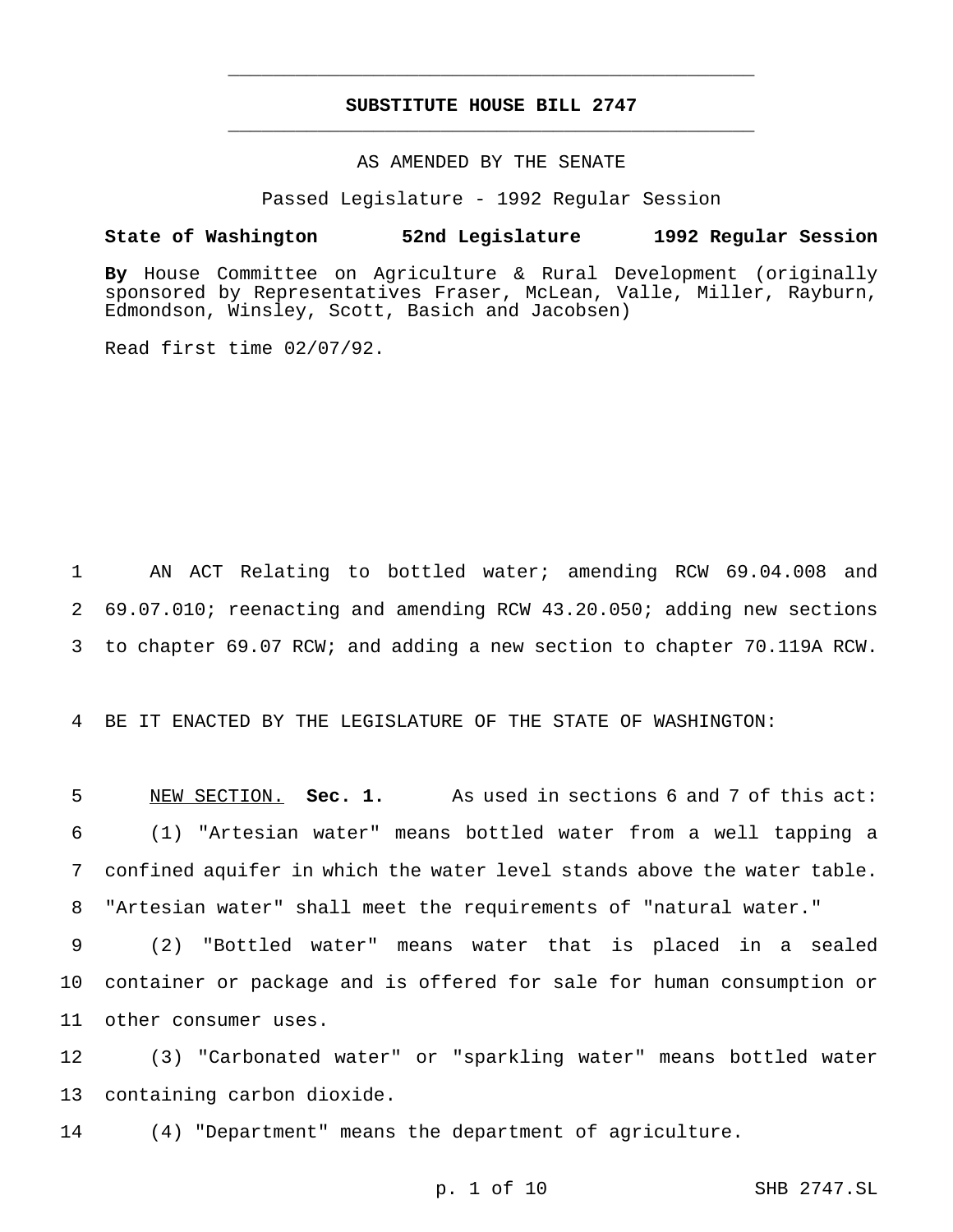(5) "Distilled water" means bottled water that has been produced by a process of distillation and meets the definition of purified water in the most recent edition of the United States Pharmacopeia.

 (6) "Drinking water" means bottled water obtained from an approved source that has at minimum undergone treatment consisting of filtration, activated carbon or particulate, and ozonization or an equivalent disinfection process, or that meets the requirements of the federal safe drinking water act of 1974 as amended and complies with all department of health rules regarding drinking water.

 (7) "Mineral water" means bottled water that contains not less than five hundred parts per million total dissolved solids. "Natural mineral water" shall meet the requirements of "natural water."

 (8) "Natural water" means bottled spring, mineral, artesian, or well water that is derived from an underground formation and may be derived from a public water system as defined in RCW 70.119A.020 only if that supply has a single source such as an actual spring, artesian well, or pumped well, and has not undergone any treatment that changes its original chemical makeup except ozonization or an equivalent disinfection process.

 (9) "Plant operator" means a person who owns or operates a bottled water plant.

 (10) "Purified water" means bottled water produced by distillation, deionization, reverse osmosis, or other suitable process and that meets the definition of purified water in the most recent edition of the United States Pharmacopeia. Water that meets this definition and is vaporized, then condensed, may be labeled "distilled water."

 (11) "Spring water" means water derived from an underground formation from which water flows naturally to the surface of the earth. "Spring water" shall meet the requirements of "natural water."

## SHB 2747.SL p. 2 of 10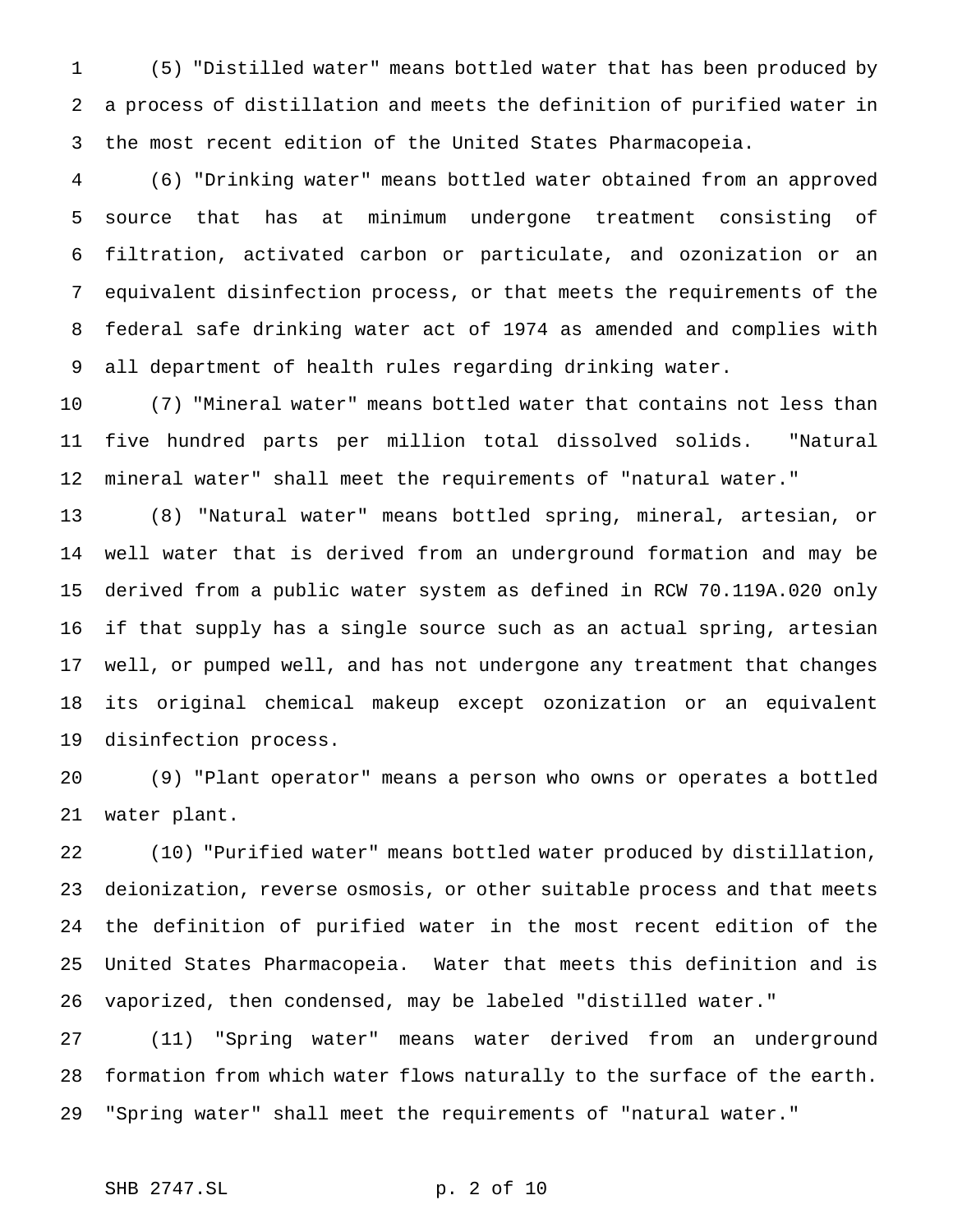(12) "Water dealer" means a person who imports bottled water or causes bulk water to be transported for bottling for human consumption or other consumer uses.

 (13) "Well water" means water from a hole bored, drilled, or otherwise constructed in the ground that taps the water of an aquifer. "Well water" shall meet the requirements of "natural water."

 **Sec. 2.** RCW 69.04.008 and 1945 c 257 s 9 are each amended to read as follows:

 The term "food" means (1) articles used for food or drink for 10 ((man)) people or other animals, (2) bottled water, (3) chewing gum, 11 and  $((+3))$   $(4)$  articles used for components of any such article.

 **Sec. 3.** RCW 69.07.010 and 1991 c 137 s 2 are each amended to read as follows:

For the purposes of this chapter:

 (1) "Department" means the department of agriculture of the state of Washington;

(2) "Director" means the director of the department;

 (3) "Food" means any substance used for food or drink by any 19 person, including ice, bottled water, and any ingredient used for components of any such substance regardless of the quantity of such component;

 (4) "Sale" means selling, offering for sale, holding for sale, preparing for sale, trading, bartering, offering a gift as an 24 inducement for sale of, and advertising for sale in any media;

 (5) "Food processing" means the handling or processing of any food in any manner in preparation for sale for human consumption: PROVIDED, That it shall not include fresh fruit or vegetables merely washed or

p. 3 of 10 SHB 2747.SL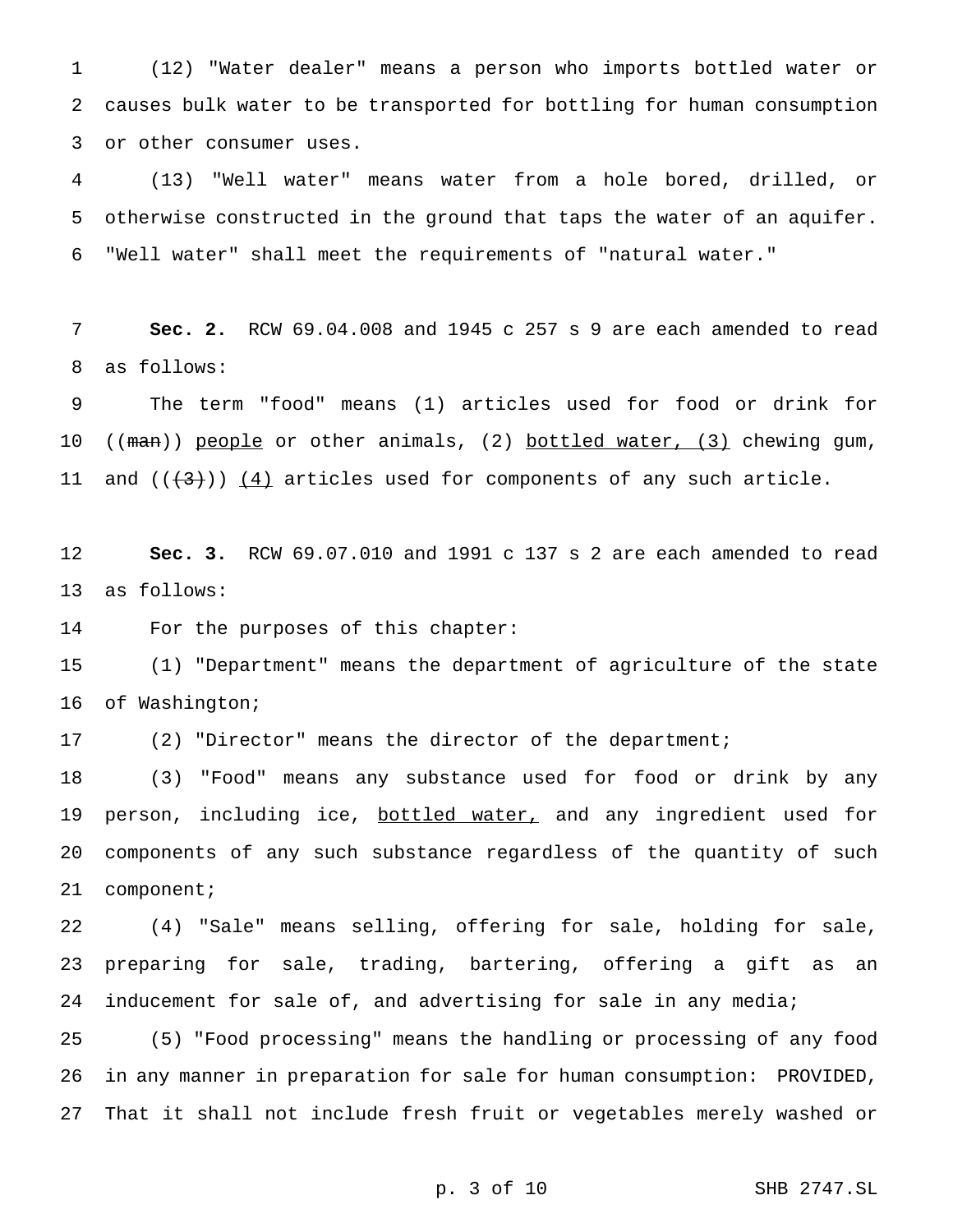trimmed while being prepared or packaged for sale in their natural state;

 (6) "Food processing plant" includes but is not limited to any premises, plant, establishment, building, room, area, facilities and the appurtenances thereto, in whole or in part, where food is prepared, handled or processed in any manner for distribution or sale for resale by retail outlets, restaurants, and any such other facility selling or distributing to the ultimate consumer: PROVIDED, That, as set forth herein, establishments processing foods in any manner for resale shall be considered a food processing plant as to such processing;

 (7) "Food service establishment" shall mean any fixed or mobile restaurant, coffee shop, cafeteria, short order cafe, luncheonette, grill, tearoom, sandwich shop, soda fountain, tavern, bar, cocktail lounge, night club, roadside stand, industrial-feeding establishment, retail grocery, retail food market, retail meat market, retail bakery, private, public, or nonprofit organization routinely serving food, catering kitchen, commissary or similar place in which food or drink is prepared for sale or for service on the premises or elsewhere, and any other eating or drinking establishment or operation where food is served or provided for the public with or without charge.

 For the purpose of this chapter any custom cannery or processing plant where raw food products, food, or food products are processed for the owner thereof, or the food processing facilities are made available to the owners or persons in control of raw food products or food or food products for processing in any manner, shall be considered to be food processing plants;

 (8) "Person" means an individual, partnership, corporation, or association.

### SHB 2747.SL p. 4 of 10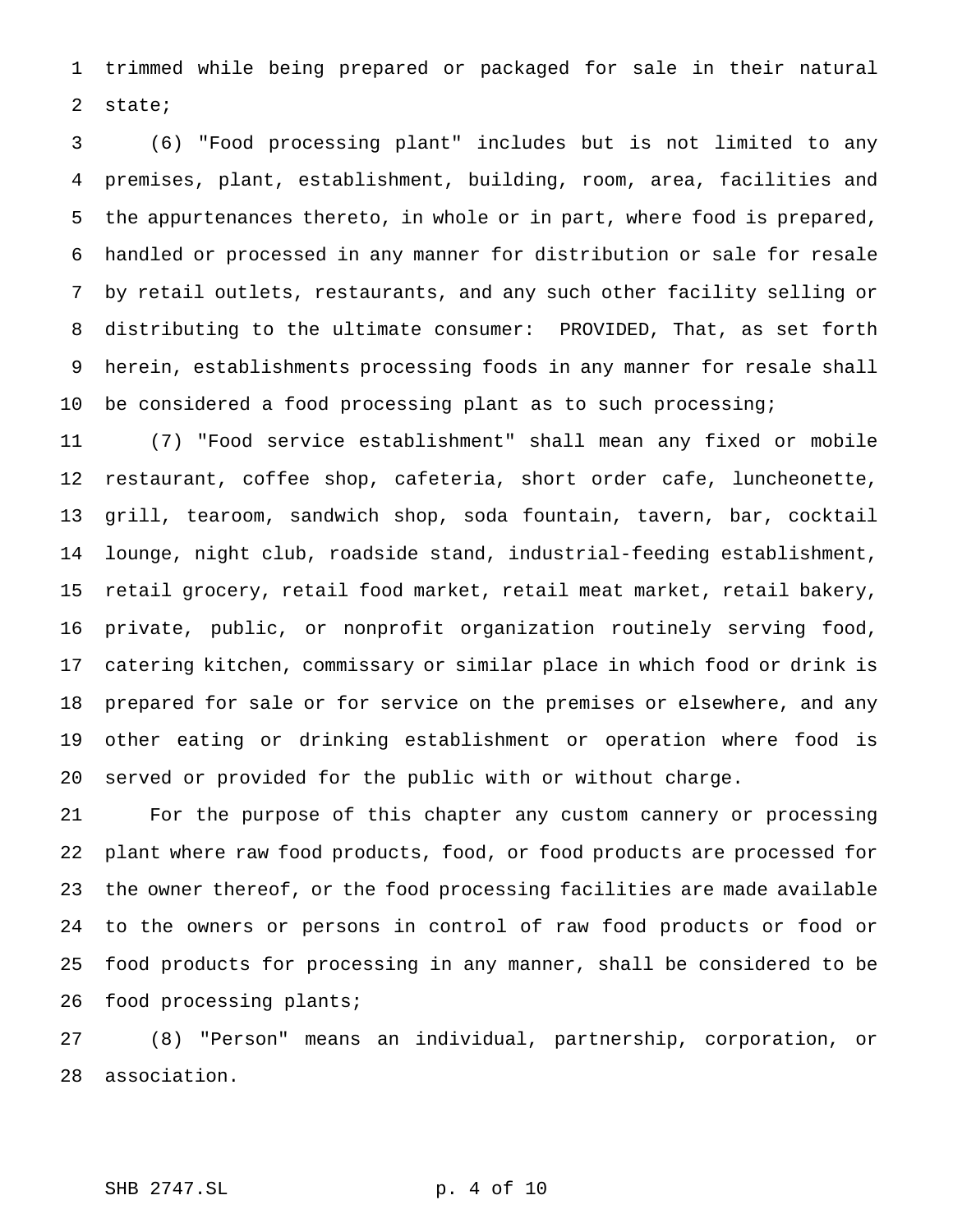**Sec. 4.** RCW 43.20.050 and 1989 1st ex.s. c 9 s 210 and 1989 c 207 s 1 are each reenacted and amended to read as follows:

 (1) The state board of health shall provide a forum for the development of health policy in Washington state. It is authorized to recommend to the secretary means for obtaining appropriate citizen and professional involvement in all health policy formulation and other matters related to the powers and duties of the department. It is further empowered to hold hearings and explore ways to improve the health status of the citizenry.

 (a) At least every five years, the state board shall convene regional forums to gather citizen input on health issues.

 (b) Every two years, in coordination with the development of the state biennial budget, the state board shall prepare the state health report that outlines the health priorities of the ensuing biennium. The report shall:

16 (i) Consider the citizen input gathered at the health forums;

 (ii) Be developed with the assistance of local health departments; (iii) Be based on the best available information collected and reviewed according to RCW 43.70.050 and recommendations from the council;

 (iv) Be developed with the input of state health care agencies. At least the following directors of state agencies shall provide timely recommendations to the state board on suggested health priorities for the ensuing biennium: The secretary of social and health services, the health care authority administrator, the insurance commissioner, the administrator of the basic health plan, the superintendent of public instruction, the director of labor and industries, the director of ecology, and the director of agriculture;

 (v) Be used by state health care agency administrators in preparing proposed agency budgets and executive request legislation;

p. 5 of 10 SHB 2747.SL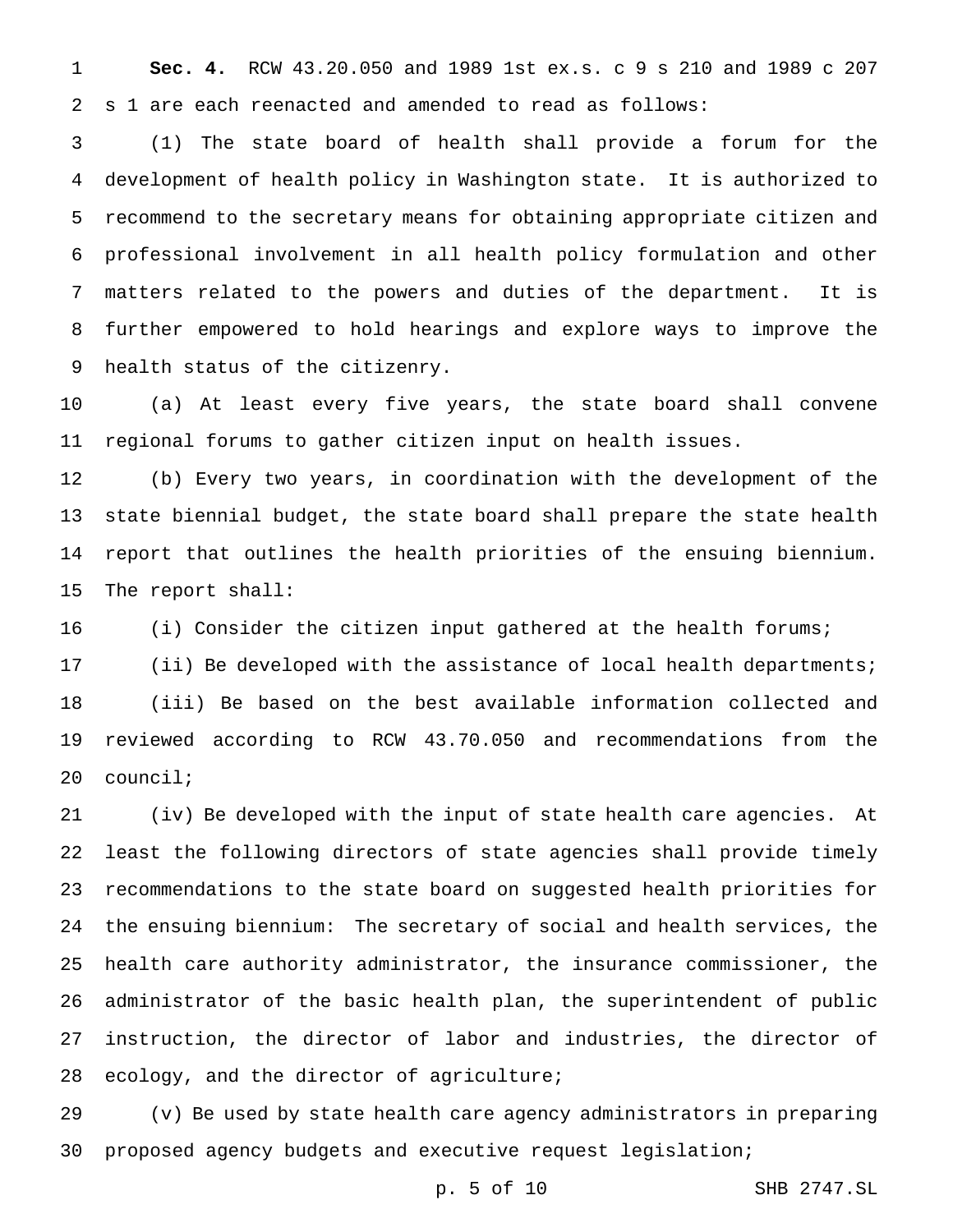(vi) Be submitted by the state board to the governor by June 1 of each even-numbered year for adoption by the governor. The governor, no later than September 1 of that year, shall approve, modify, or disapprove the state health report.

 (c) In fulfilling its responsibilities under this subsection, the state board shall create ad hoc committees or other such committees of limited duration as necessary. Membership should include legislators, providers, consumers, bioethicists, medical economics experts, legal experts, purchasers, and insurers, as necessary.

 (2) In order to protect public health, the state board of health shall:

12 (a) Adopt rules ((and regulations)) necessary to assure safe and reliable public drinking water and to protect the public health. Such 14 rules ((and regulations)) shall establish requirements regarding:

 (i) The design and construction of public water system facilities, including proper sizing of pipes and storage for the number and type of customers;

 (ii) Drinking water quality standards, monitoring requirements, and laboratory certification requirements;

 (iii) Public water system management and reporting requirements; (iv) Public water system planning and emergency response requirements;

 (v) Public water system operation and maintenance requirements; 24 ((<del>and</del>))

 (vi) Water quality, reliability, and management of existing but 26 inadequate public water systems; and

 (vii) Quality standards for the source or supply, or both source 28 and supply, of water for bottled water plants.

29 (b) Adopt rules ((and regulations)) and standards for prevention, control, and abatement of health hazards and nuisances related to the SHB 2747.SL p. 6 of 10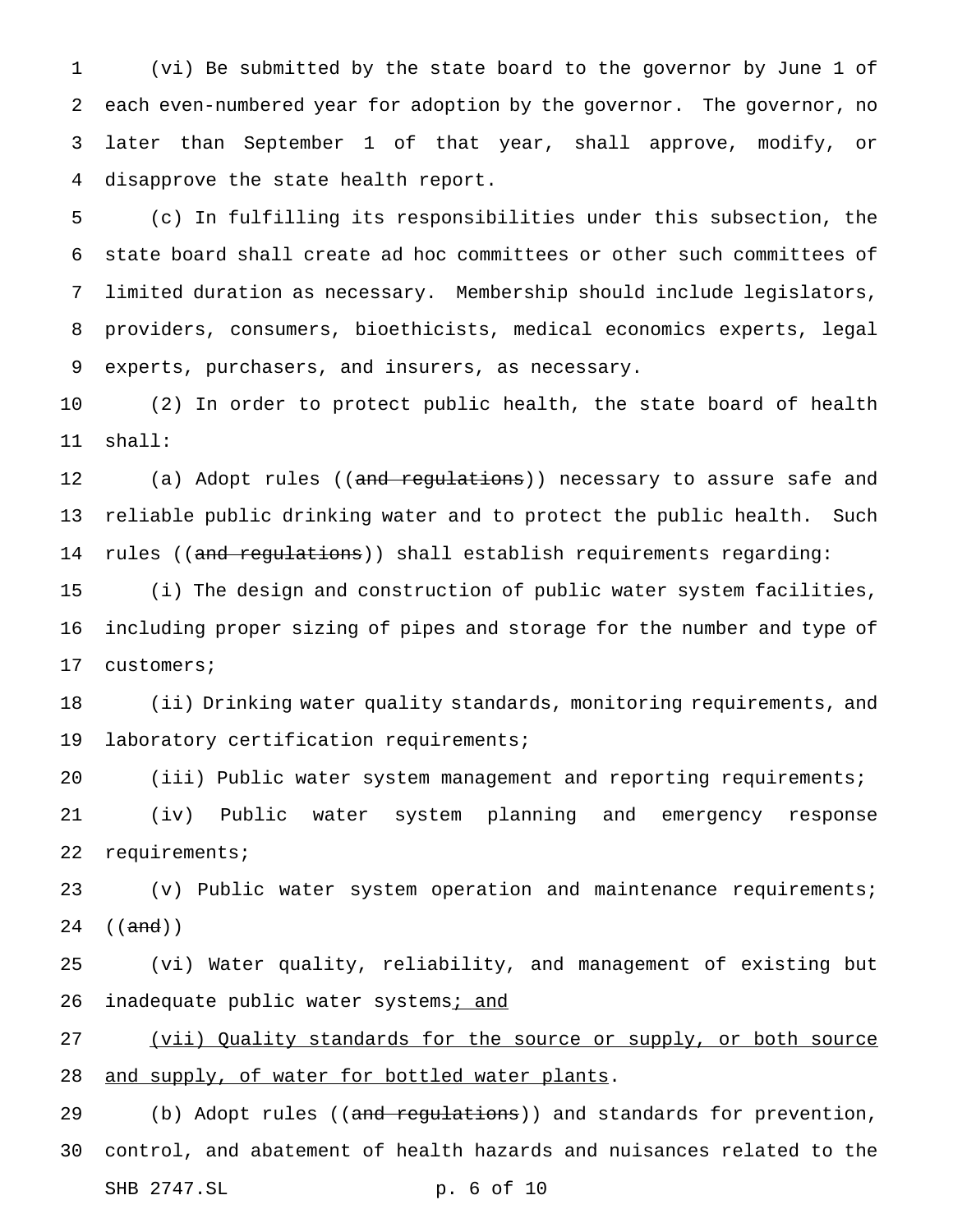disposal of wastes, solid and liquid, including but not limited to sewage, garbage, refuse, and other environmental contaminants; adopt standards and procedures governing the design, construction, and operation of sewage, garbage, refuse and other solid waste collection, treatment, and disposal facilities;

 (c) Adopt rules ((and regulations)) controlling public health related to environmental conditions including but not limited to heating, lighting, ventilation, sanitary facilities, cleanliness and space in all types of public facilities including but not limited to food service establishments, schools, institutions, recreational facilities and transient accommodations and in places of work;

12 (d) Adopt rules ((<del>and regulations</del>)) for the imposition and use of isolation and quarantine;

14 (e) Adopt rules ((and regulations)) for the prevention and control of infectious and noninfectious diseases, including food and vector 16 borne illness, and rules ((and regulations)) governing the receipt and conveyance of remains of deceased persons, and such other sanitary matters as admit of and may best be controlled by universal rule; and (f) Adopt rules for accessing existing data bases for the purposes of performing health related research.

 (3) The state board may delegate any of its rule-adopting authority to the secretary and rescind such delegated authority.

 (4) All local boards of health, health authorities and officials, officers of state institutions, police officers, sheriffs, constables, and all other officers and employees of the state, or any county, city, 26 or township thereof, shall enforce all rules ((and regulations)) adopted by the state board of health. In the event of failure or refusal on the part of any member of such boards or any other official or person mentioned in this section to so act, he shall be subject to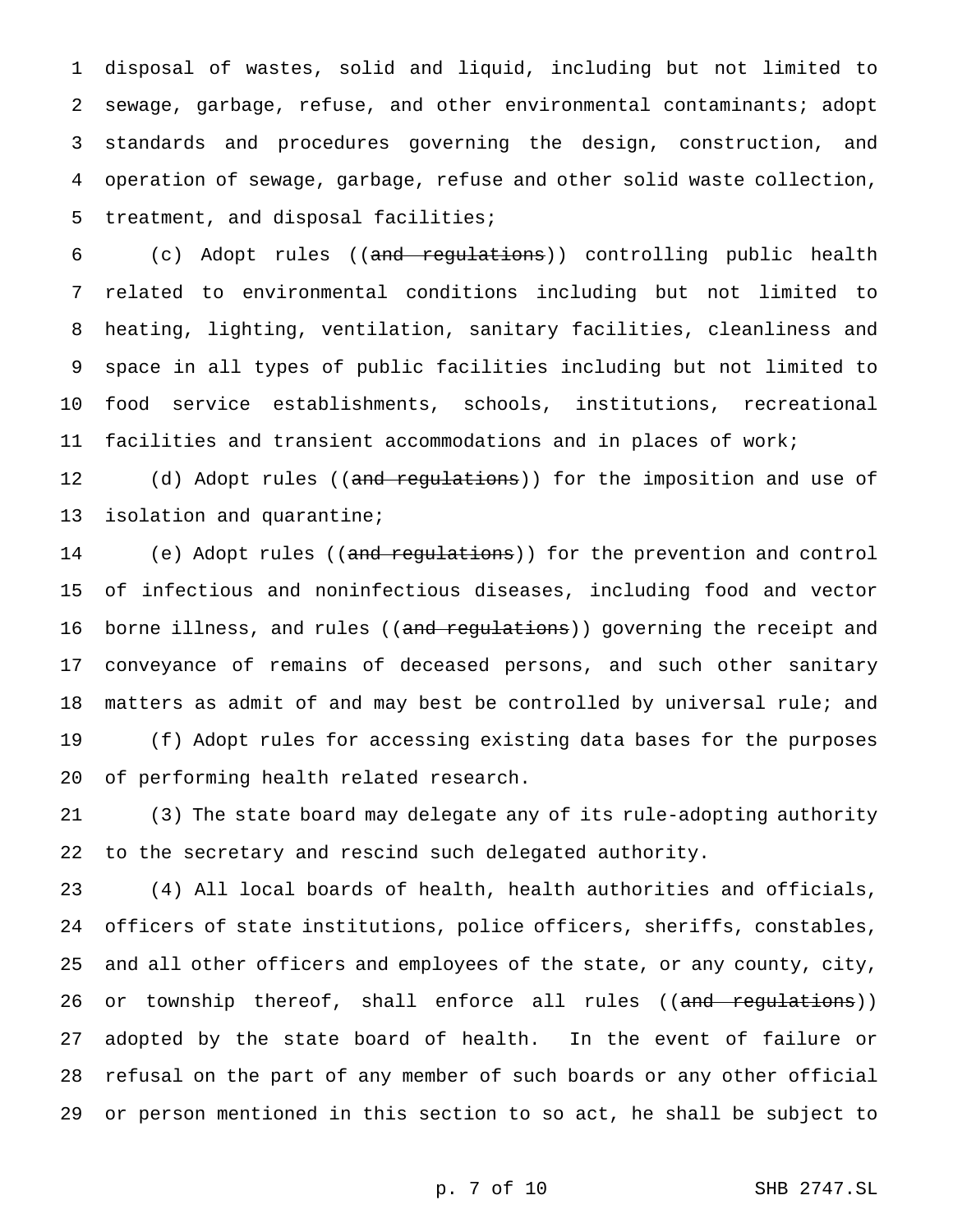a fine of not less than fifty dollars, upon first conviction, and not less than one hundred dollars upon second conviction.

 (5) The state board may advise the secretary on health policy issues pertaining to the department of health and the state.

 NEW SECTION. **Sec. 5.** A new section is added to chapter 70.119A RCW to read as follows:

 In such cases where a bottled water plant operator or water dealer knows or has reason to believe that a contaminant is present in the source water because of spill, release of a hazardous substance, or otherwise, and the contaminant's presence would create a potential health hazard to consumers, the plant operator or water dealer must report such an occurrence to the state's department of health.

 NEW SECTION. **Sec. 6.** All bottled water must conform to applicable federal and state labeling laws and be labeled in compliance with the following standards:

 (1) Mineral water may be labeled "mineral water." Bottled water to which minerals are added shall be labeled so as to disclose that minerals are added, and may not be labeled "natural mineral water."

 (2) Spring water may be labeled "spring water" or "natural spring water."

 (3) Water containing carbon dioxide that emerges from the source and is bottled directly with its entrapped gas or from which the gas is mechanically separated and later reintroduced at a level not higher than naturally occurring in the water may bear on its label the words "naturally carbonated" or "naturally sparkling."

 (4) Bottled water that contains carbon dioxide other than that naturally occurring in the source of the product shall be labeled with

# SHB 2747.SL p. 8 of 10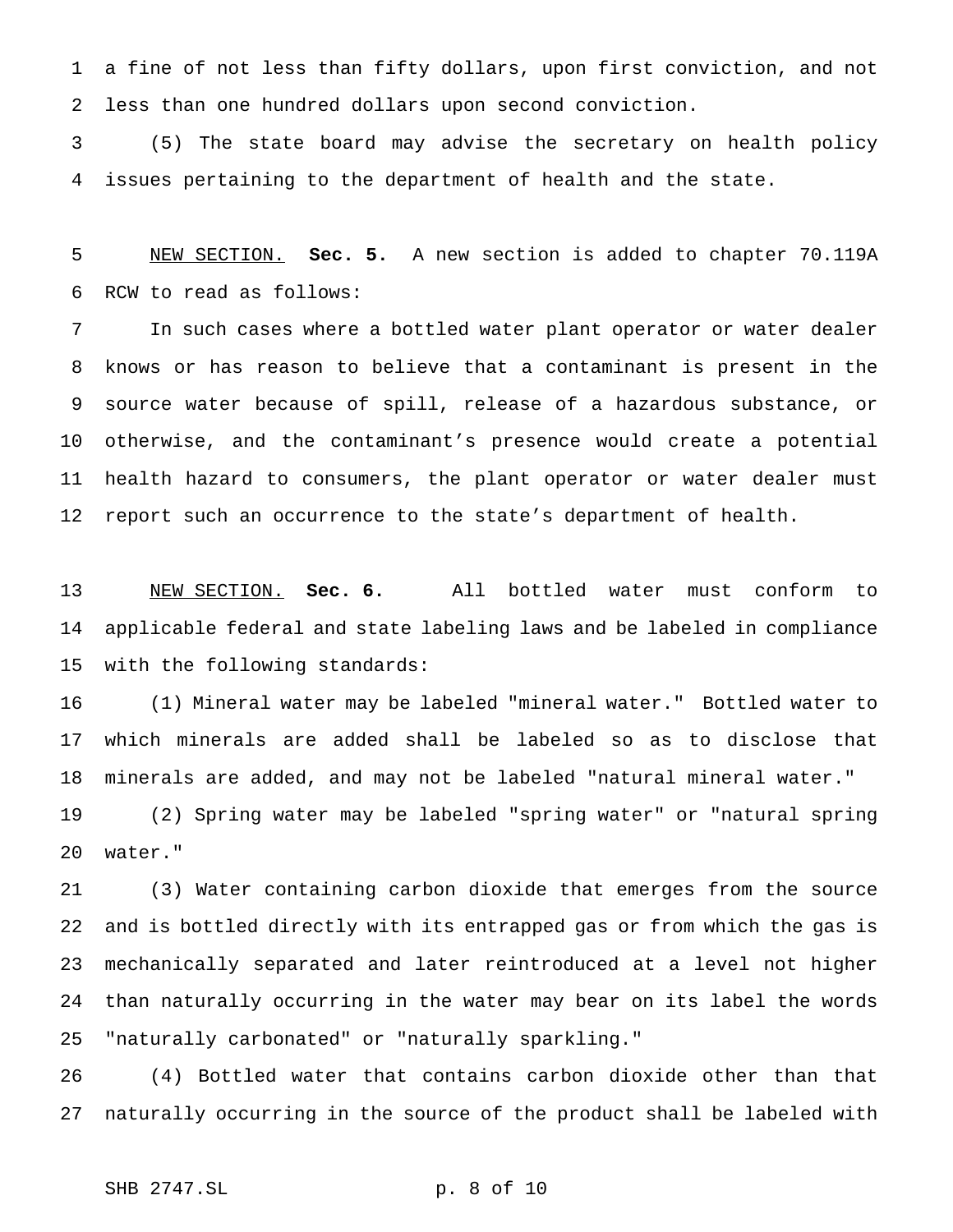the words "carbonated," "carbonation added," or "sparkling" if the carbonation is obtained from a natural or manufactured source.

 (5) Well water may be labeled "well water" or "natural well water." (6) Artesian water may be labeled "artesian water" or "natural artesian water."

 (7) Purified water may be labeled "purified water" and the method of preparation shall be stated on the label, except that purified water produced by distillation may be labeled as "distilled water."

(8) Drinking water may be labeled "drinking water."

 (9) The use of the word "spring," or any derivative of "spring" other than in a trademark, trade name, or company name, to describe water that is not spring water is prohibited.

 (10) A product meeting more than one of the definitions in section 1 of this act may be identified by any of the applicable product types defined in section 1 of this act, except where otherwise specifically prohibited.

 (11) Supplemental printed information and graphics may appear on the label but shall not imply properties of the product or preparation methods that are not factual.

 NEW SECTION. **Sec. 7.** Bottled soft drinks, soda, or seltzer products commonly recognized as soft drinks and identified on the product identity panel with a common or usual name other than one of those specified in section 1 of this act are exempt from the requirements of section 6 of this act. Water that is not in compliance with the requirements of section 6 of this act may not be identified, labeled, or advertised as "artesian water," "bottled water," "distilled water," "natural water," "purified water," "spring water," or "well water."